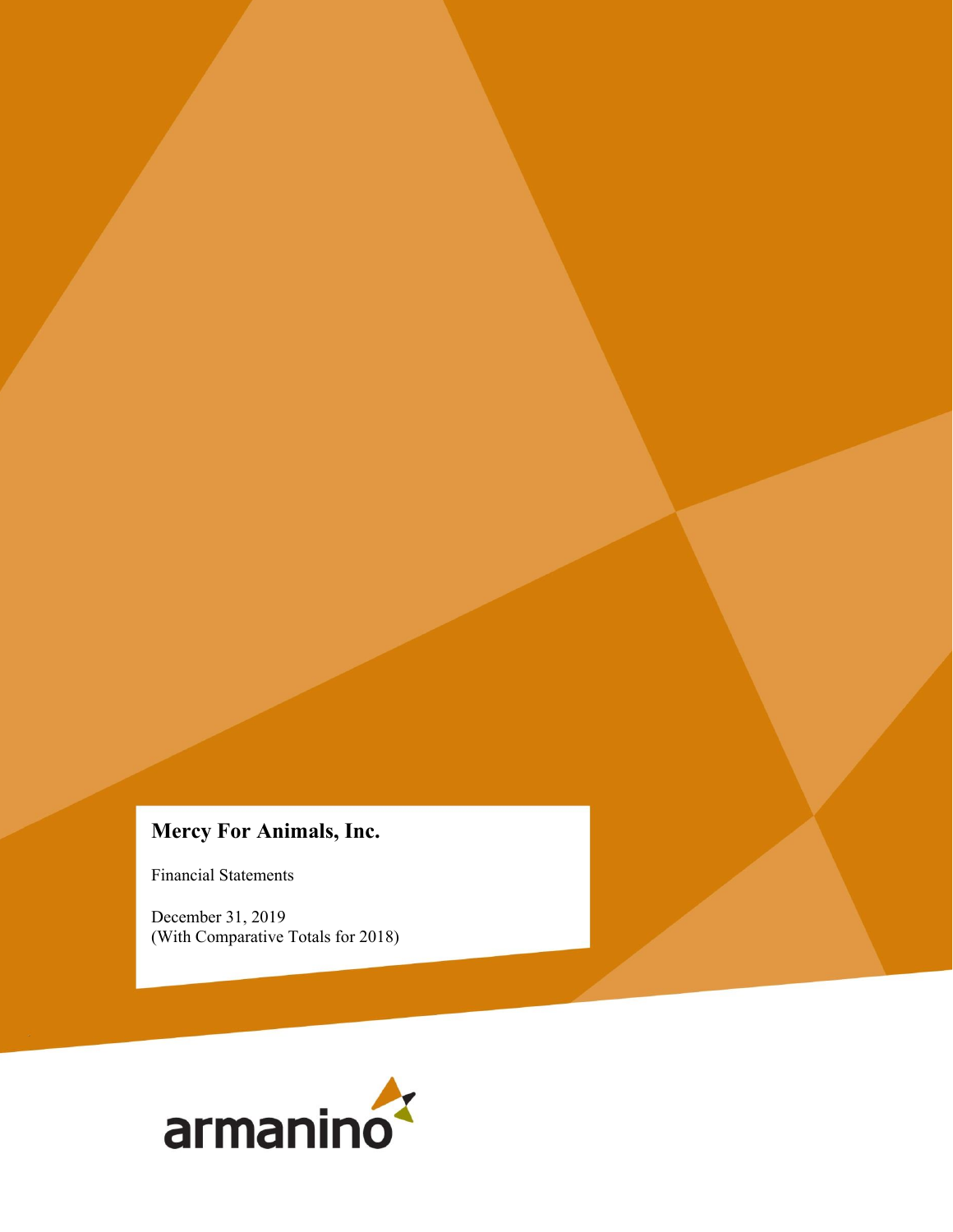# TABLE OF CONTENTS

|                                         | Page No.       |
|-----------------------------------------|----------------|
| <b>Independent Auditor's Report</b>     | $1 - 2$        |
| <b>Statement of Financial Position</b>  | 3              |
| <b>Statement of Activities</b>          | $\overline{4}$ |
| <b>Statement of Functional Expenses</b> | 5              |
| <b>Statement of Cash Flows</b>          | 6              |
| <b>Notes to Financial Statements</b>    | $7 - 15$       |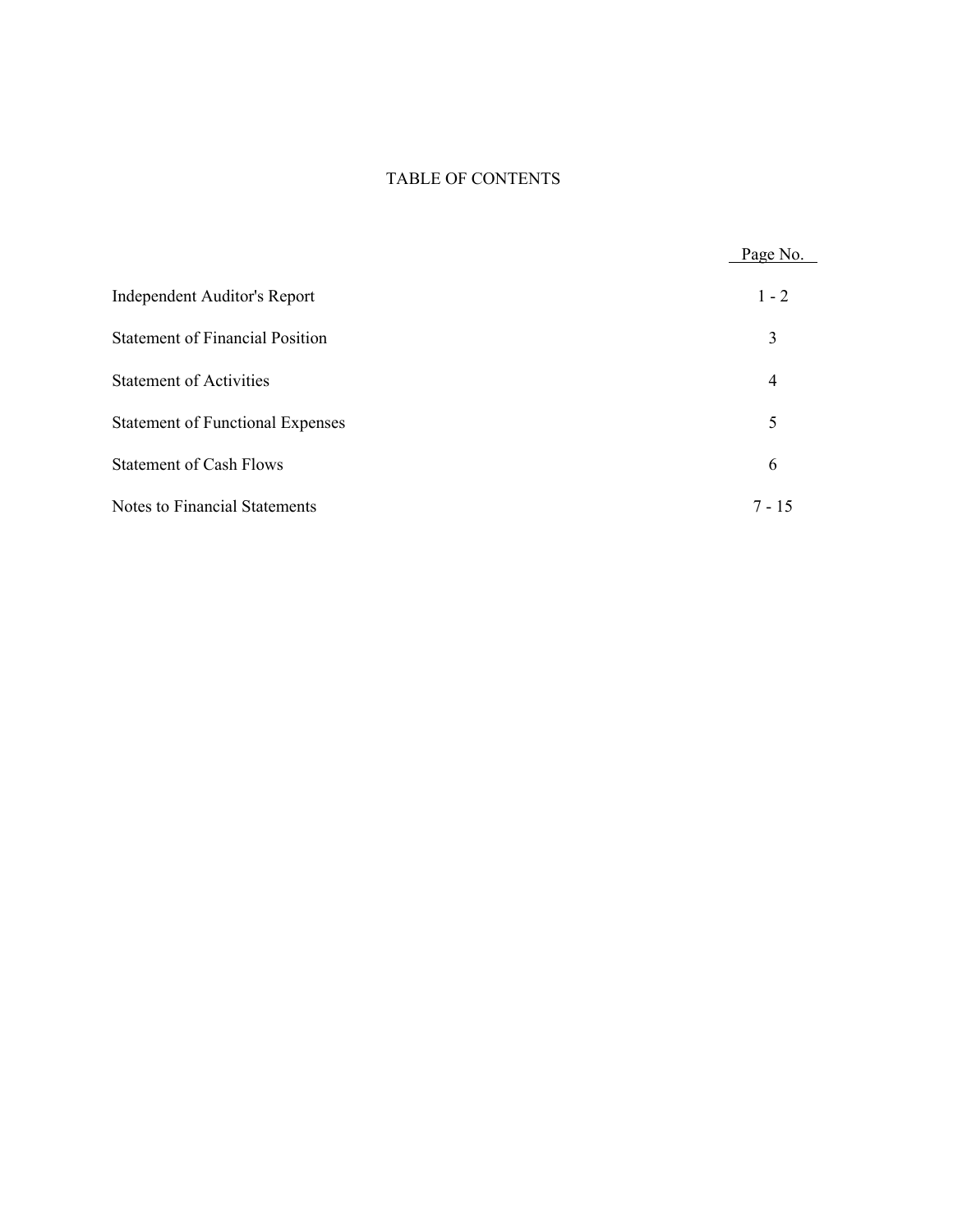

### INDEPENDENT AUDITOR'S REPORT

Board of Directors Mercy For Animals, Inc. Los Angeles, California

We have audited the accompanying financial statements of Mercy For Animals, Inc. (a nonprofit organization) (the ''Organization''), which comprise the statement of financial position as of December 31, 2019, and the related statements of activities, functional expenses, and cash flows for the year then ended, and the related notes to the financial statements.

### **Management's Responsibility for the Financial Statements**

Management is responsible for the preparation and fair presentation of these financial statements in accordance with accounting principles generally accepted in the United States of America; this includes the design, implementation, and maintenance of internal control relevant to the preparation and fair presentation of financial statements that are free from material misstatement, whether due to fraud or error.

### **Auditor's Responsibility**

Our responsibility is to express an opinion on these financial statements based on our audit. We conducted our audit in accordance with auditing standards generally accepted in the United States of America. Those standards require that we plan and perform the audit to obtain reasonable assurance about whether the financial statements are free from material misstatement.

An audit involves performing procedures to obtain audit evidence about the amounts and disclosures in the financial statements. The procedures selected depend on the auditor's judgment, including the assessment of the risks of material misstatement of the financial statements, whether due to fraud or error. In making those risk assessments, the auditor considers internal control relevant to the entity's preparation and fair presentation of the financial statements in order to design audit procedures that are appropriate in the circumstances, but not for the purpose of expressing an opinion on the effectiveness of the entity's internal control. Accordingly, we express no such opinion. An audit also includes evaluating the appropriateness of accounting policies used and the reasonableness of significant accounting estimates made by management, as well as evaluating the overall presentation of the financial statements.

We believe that the audit evidence we have obtained is sufficient and appropriate to provide a basis for our audit opinion.

### **Opinion**

In our opinion, the financial statements referred to above present fairly, in all material respects, the financial position of Mercy For Animals, Inc. as of December 31, 2019, and the changes in its net assets and its cash flows for the year then ended in accordance with accounting principles generally accepted in the United States of America.



An indenendent firm Armdependent mm<br>associated with Moore<br>Global Network Limited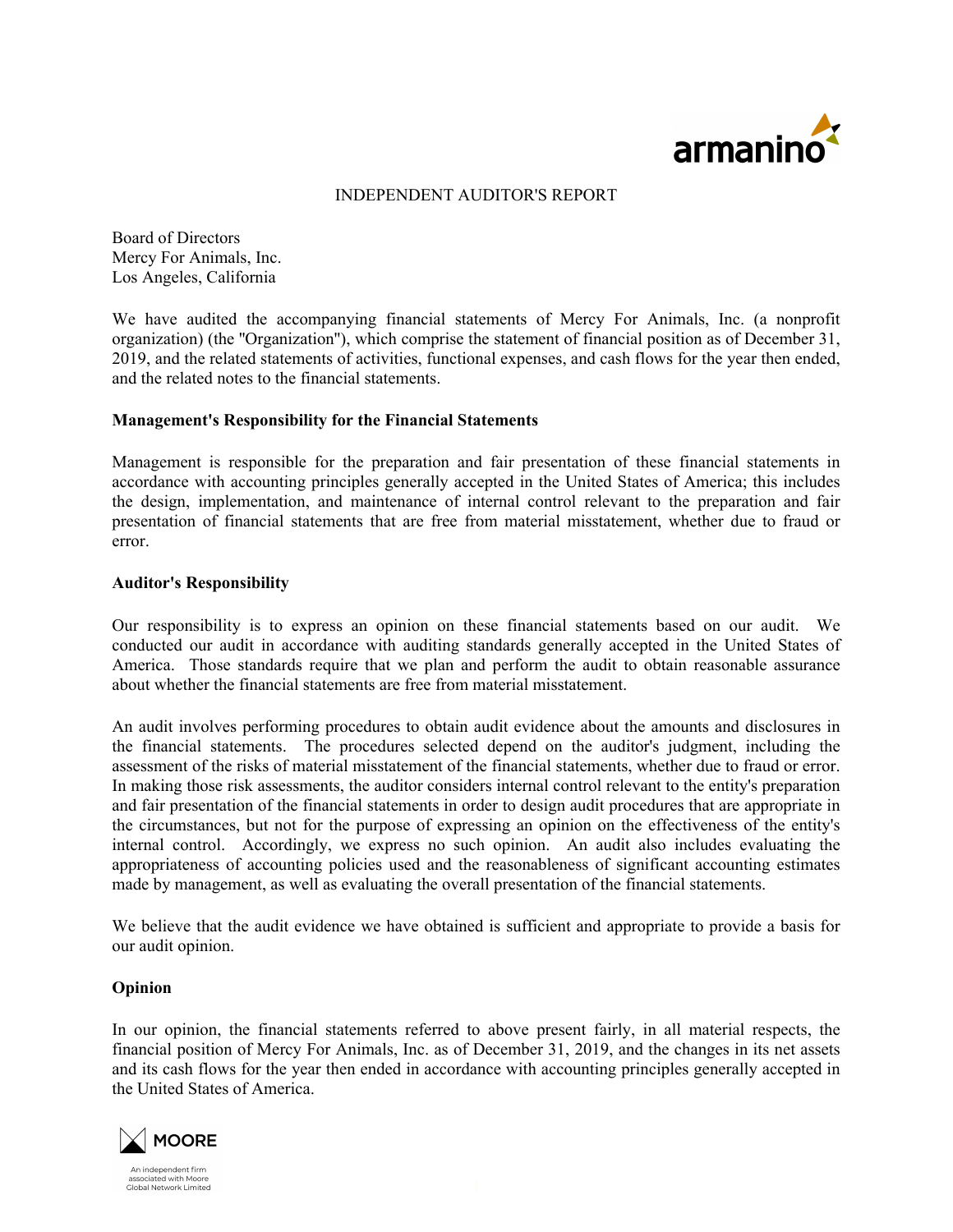### **Change in Accounting Principle**

As described in Note 2 to the financial statements, the Organization has adopted ASU 2014-09, *Revenues from Contacts with Customers*, and ASU 2018-08, *Clarifying the Scope of Accounting Guidance for Contributions Received and Contributions Made*. Our opinion is not modified with respect to that matter.

### **Emphasis of Matter**

As discussed in Note 11 to the financial statements, on March 11, 2020, the World Health Organization declared the novel strain of coronavirus ("COVID-19") a global pandemic and recommended containment and mitigation measures worldwide. As a result, equity markets have experienced significant volatility. The ultimate financial impact and duration of these events cannot be reasonably estimated at this time. Our opinion is not modified with respect to that matter.

### **Report on Summarized Comparative Information**

We have previously audited Mercy For Animals, Inc.'s 2018 financial statements, and our report dated August 8, 2019 expressed an unmodified opinion on those audited financial statements. In our opinion, the summarized comparative information presented herein as of and for the year ended December 31, 2018, is consistent, in all material respects, with the audited financial statements from which it has been derived.

armanino LLP

ArmaninoLLP San Francisco, California

July 22, 2020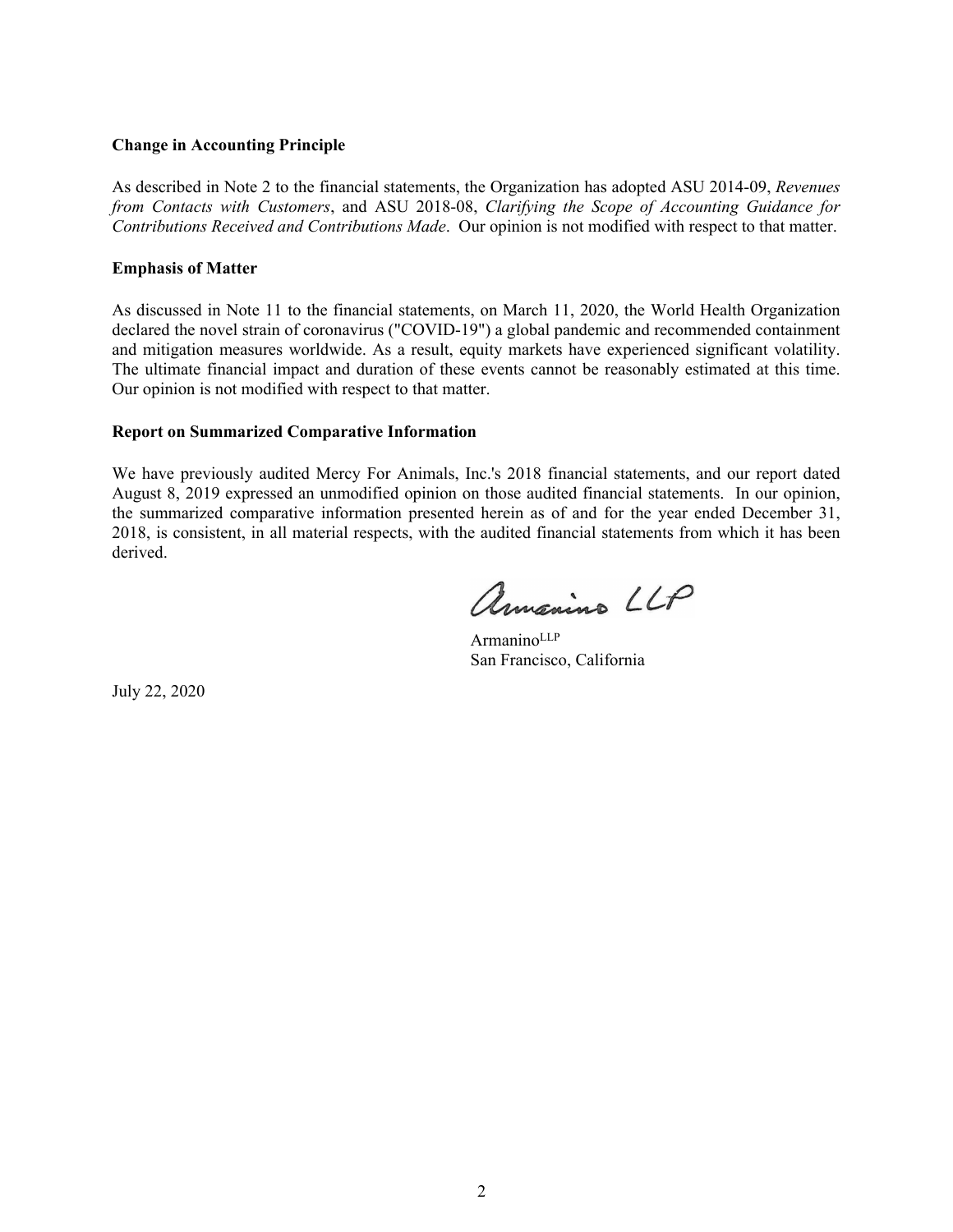# Mercy For Animals, Inc. Statement of Financial Position December 31, 2019 (With Comparative Totals for 2018)

|                                     | 2019            | 2018                      |
|-------------------------------------|-----------------|---------------------------|
| <b>ASSETS</b>                       |                 |                           |
| Current assets                      |                 |                           |
| Cash and cash equivalents           | \$<br>7,222,339 | $\mathbb{S}$<br>5,368,611 |
| Contributions and grants receivable | 2,354,000       | 57,735                    |
| Short-term investments              | 6,816,872       | 5,830,366                 |
| Inventory                           | 34,969          | 55,666                    |
| Prepaid expenses                    | 236,508         | 21,641                    |
| Total current assets                | 16,664,688      | 11,334,019                |
| Noncurrent assets                   |                 |                           |
| Long-term investments               | 3,495,528       | 2,744,745                 |
| Property and equipment, net         | 33,746          | 40,569                    |
| Total noncurrent assets             | 3,529,274       | 2,785,314                 |
| <b>Total</b> assets                 | 20,193,962      | 14, 119, 333<br>\$        |
| <b>LIABILITIES AND NET ASSETS</b>   |                 |                           |
| <b>Current liabilities</b>          |                 |                           |
| Accounts payable                    | \$<br>72,803    | \$<br>17,451              |
| Accrued expenses                    | 242,957         | 396,092                   |
| Total current liabilities           | 315,760         | 413,543                   |
| Net assets                          |                 |                           |
| Without donor restrictions          | 15,883,308      | 13,705,790                |
| With donor restrictions             | 3,994,894       |                           |
| Total net assets                    | 19,878,202      | 13,705,790                |
| Total liabilities and net assets    | 20,193,962      | 14,119,333                |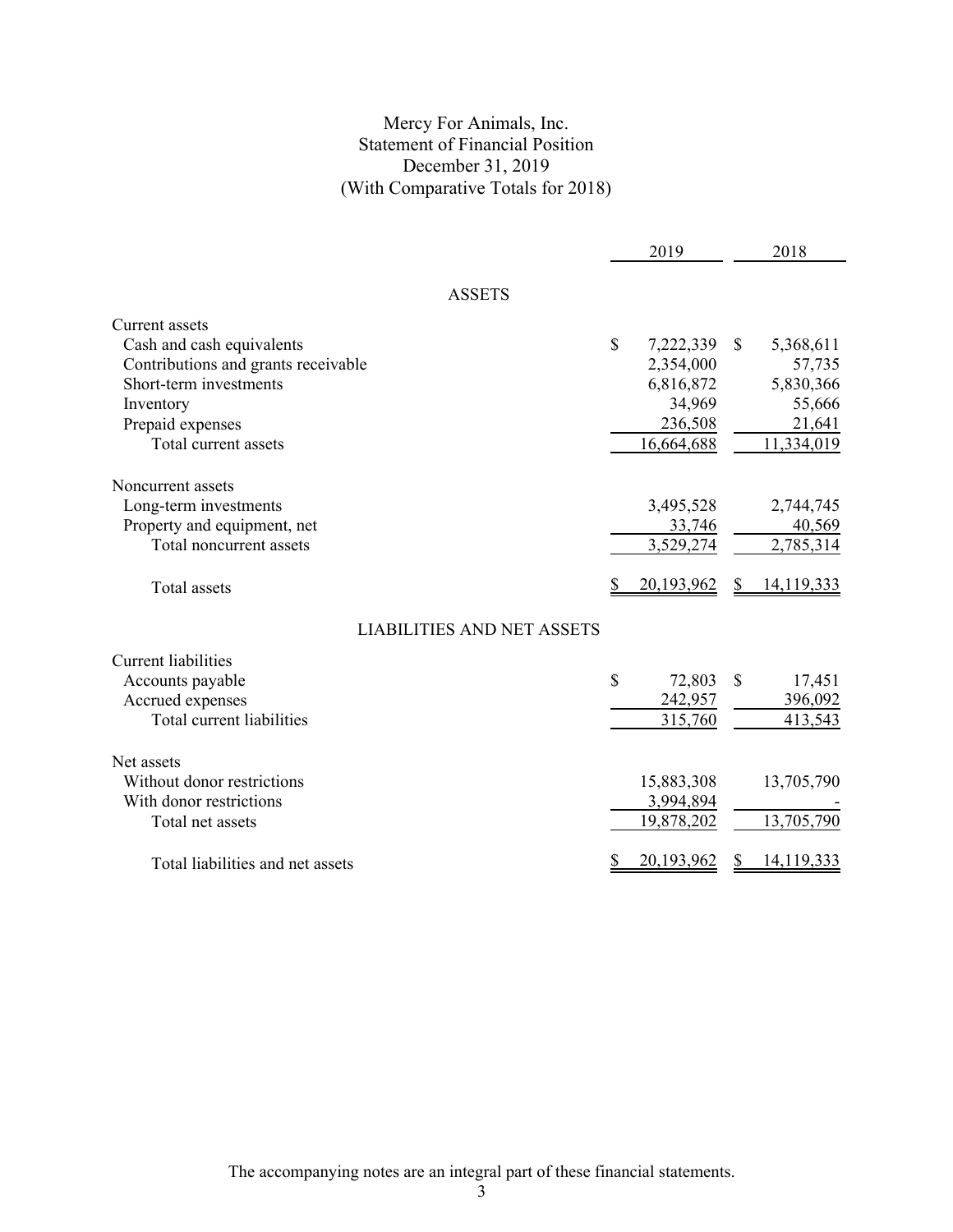# Mercy For Animals, Inc. Statement of Activities For the Year Ended December 31, 2019 (With Comparative Totals for 2018)

|                                                | Without      |            |              |              |   |              |                  |
|------------------------------------------------|--------------|------------|--------------|--------------|---|--------------|------------------|
|                                                | Donor        |            |              | With Donor   |   | 2019         | 2018             |
|                                                | Restrictions |            |              | Restrictions |   | Total        | Total            |
| Revenues, gains and other support              |              |            |              |              |   |              |                  |
| Contributions and grants                       | \$           | 7,919,518  | $\mathbb{S}$ | 6,672,275    |   | \$14,591,793 | \$<br>9,260,635  |
| In-kind contributions                          |              | 345,514    |              |              |   | 345,514      | 69,254           |
| Fundraising events, net of direct benefit      |              |            |              |              |   |              |                  |
| expenses of \$656,533                          |              | 462,475    |              |              |   | 462,475      | 1,028,690        |
| Sale of merchandise, net of cost of goods sold |              |            |              |              |   |              |                  |
| of \$64,178                                    |              | 48,017     |              |              |   | 48,017       | 38,993           |
| Royalty revenue                                |              |            |              |              |   |              | 25,500           |
| Investment income, net of investment fees of   |              |            |              |              |   |              |                  |
| \$23,786                                       |              | 310,380    |              |              |   | 310,380      | 314,993          |
| Net realized and unrealized gains (losses) on  |              |            |              |              |   |              |                  |
| investments                                    |              | 734,175    |              |              |   | 734,175      | (591, 294)       |
| Net assets released from restriction           |              | 2,677,381  |              | (2,677,381)  |   |              |                  |
| Total revenues, gains and other support        |              | 12,497,460 |              | 3,994,894    |   | 16,492,354   | 10,146,771       |
| Functional expenses                            |              |            |              |              |   |              |                  |
| Program services                               |              | 7,193,506  |              |              |   | 7,193,506    | 6,305,336        |
| Management and general                         |              | 1,487,645  |              |              |   | 1,487,645    | 3,281,120        |
| Fundraising                                    |              | 1,638,791  |              |              |   | 1,638,791    | 2,153,725        |
| Total functional expenses                      |              | 10,319,942 |              |              |   | 10,319,942   | 11,740,181       |
| Change in net assets                           |              | 2,177,518  |              | 3,994,894    |   | 6,172,412    | (1,593,410)      |
| Net assets, beginning of year                  |              | 13,705,790 |              |              |   | 13,705,790   | 15,299,200       |
| Net assets, end of year                        |              | 15,883,308 |              | 3,994,894    | S | 19,878,202   | \$<br>13,705,790 |

The accompanying notes are an integral part of these financial statements.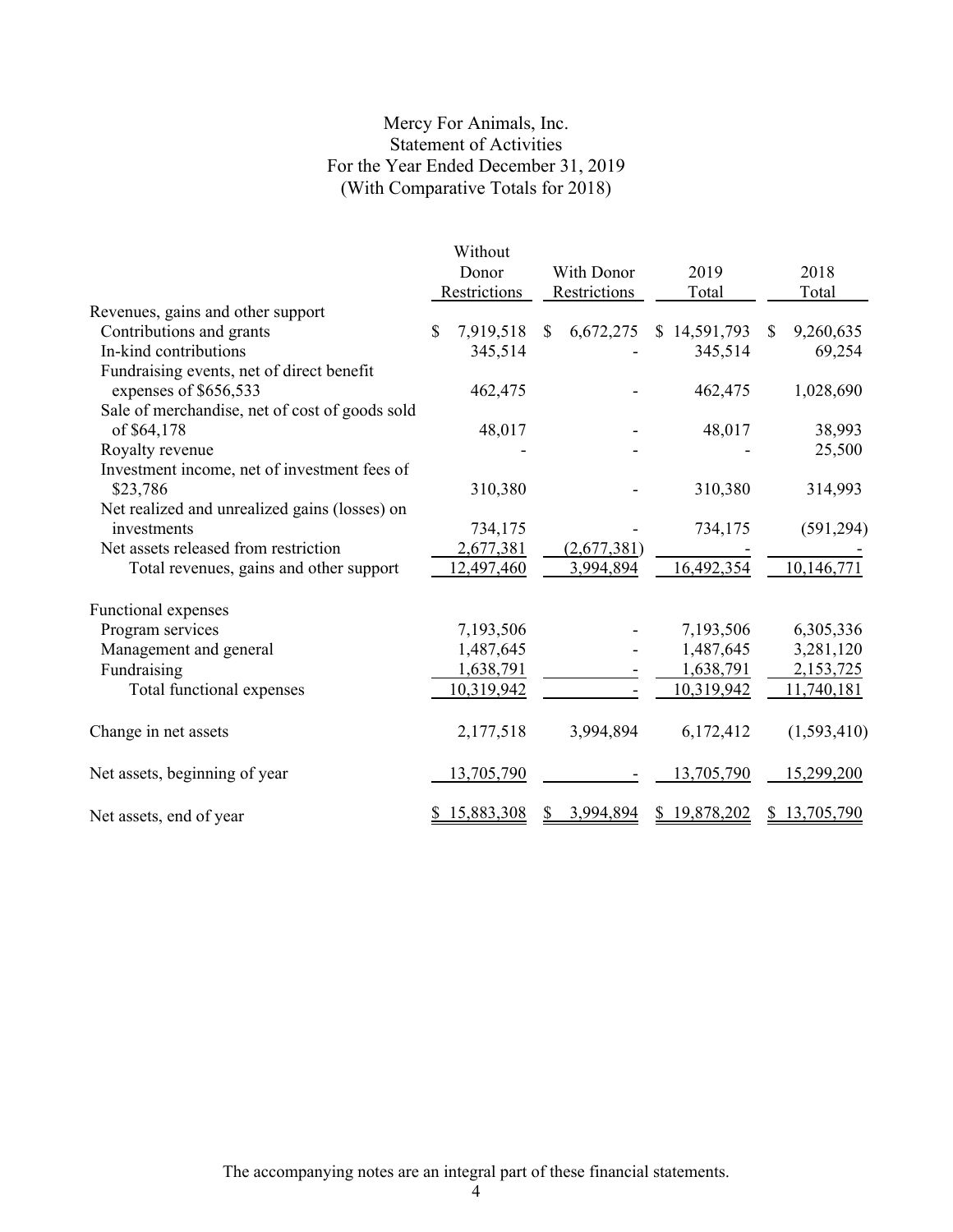# Mercy For Animals, Inc. Statement of Functional Expenses For the Year Ended December 31, 2019 (With Comparative Totals for 2018)

|                                                                   | Program<br>Services | Management<br>and General |   | Fundraising |              | 2019<br>Total |               | 2018<br>Total |
|-------------------------------------------------------------------|---------------------|---------------------------|---|-------------|--------------|---------------|---------------|---------------|
|                                                                   |                     |                           |   |             |              |               |               |               |
| Salaries, benefits and payroll taxes                              | \$<br>3,737,351     | \$<br>954,197             | S | 1,051,810   | $\mathbb{S}$ | 5,743,358     | <sup>\$</sup> | 6,061,645     |
| Contributions                                                     | 1,432,564           |                           |   | 1,680       |              | 1,434,244     |               | 1,609,821     |
| Contract labor                                                    | 919,813             | 203,204                   |   | 209,347     |              | 1,332,364     |               | 1,609,271     |
| Development                                                       | 119,097             | 49,747                    |   | 749,095     |              | 917,939       |               | 228,924       |
| Gifts in-kind                                                     | 345,079             | 435                       |   |             |              | 345,514       |               | 69,480        |
| Travel                                                            | 152,482             | 39,519                    |   | 71,488      |              | 263,489       |               | 353,675       |
| Advertising                                                       | 111,650             |                           |   | 58,075      |              | 169,725       |               | 584,946       |
| Insurance                                                         | 96,772              | 38,468                    |   | 23,265      |              | 158,505       |               | 187,532       |
| Postage and shipping                                              | 97,737              | 18,658                    |   | 40,493      |              | 156,888       |               | 264,859       |
| Office expense                                                    | 39,447              | 39,358                    |   | 32,794      |              | 111,599       |               | 148,614       |
| Supplies                                                          | 77,333              | 13,659                    |   | 9,125       |              | 100,117       |               | 130,915       |
| <b>Bank</b> fees                                                  | 33                  | 61,508                    |   | 3,125       |              | 64,666        |               | 101,687       |
| Inventory                                                         | 64,178              |                           |   |             |              | 64,178        |               | 118,958       |
| Printing and copying                                              | 34,666              | 1,343                     |   | 14,357      |              | 50,366        |               | 124,463       |
| Telecommunications                                                | 21,965              | 12,664                    |   | 10,502      |              | 45,131        |               | 52,112        |
| Information technology expenses                                   | 6,087               | 13,286                    |   | 18,023      |              | 37,396        |               | 102,932       |
| Professional fees and dues                                        |                     | 27,203                    |   | 2,145       |              | 29,348        |               | 241,625       |
| Depreciation and amortization                                     |                     | 14,396                    |   |             |              | 14,396        |               | 15,491        |
| Sales taxes                                                       | 1,430               |                           |   |             |              | 1,430         |               | 3,282         |
|                                                                   | 7,257,684           | 1,487,645                 |   | 2,295,324   |              | 11,040,653    |               | 12,010,232    |
| Less expenses included in revenues,                               |                     |                           |   |             |              |               |               |               |
| gains and other support                                           | (64, 178)           |                           |   | (656, 533)  |              | (720, 711)    |               | (270, 051)    |
| Total expenses included in expense<br>section on the statement of |                     |                           |   |             |              |               |               |               |
| activities                                                        | 7,193,506           | 1,487,645                 | S | 1,638,791   | \$           | 10,319,942    |               | \$11,740,181  |

The accompanying notes are an integral part of these financial statements.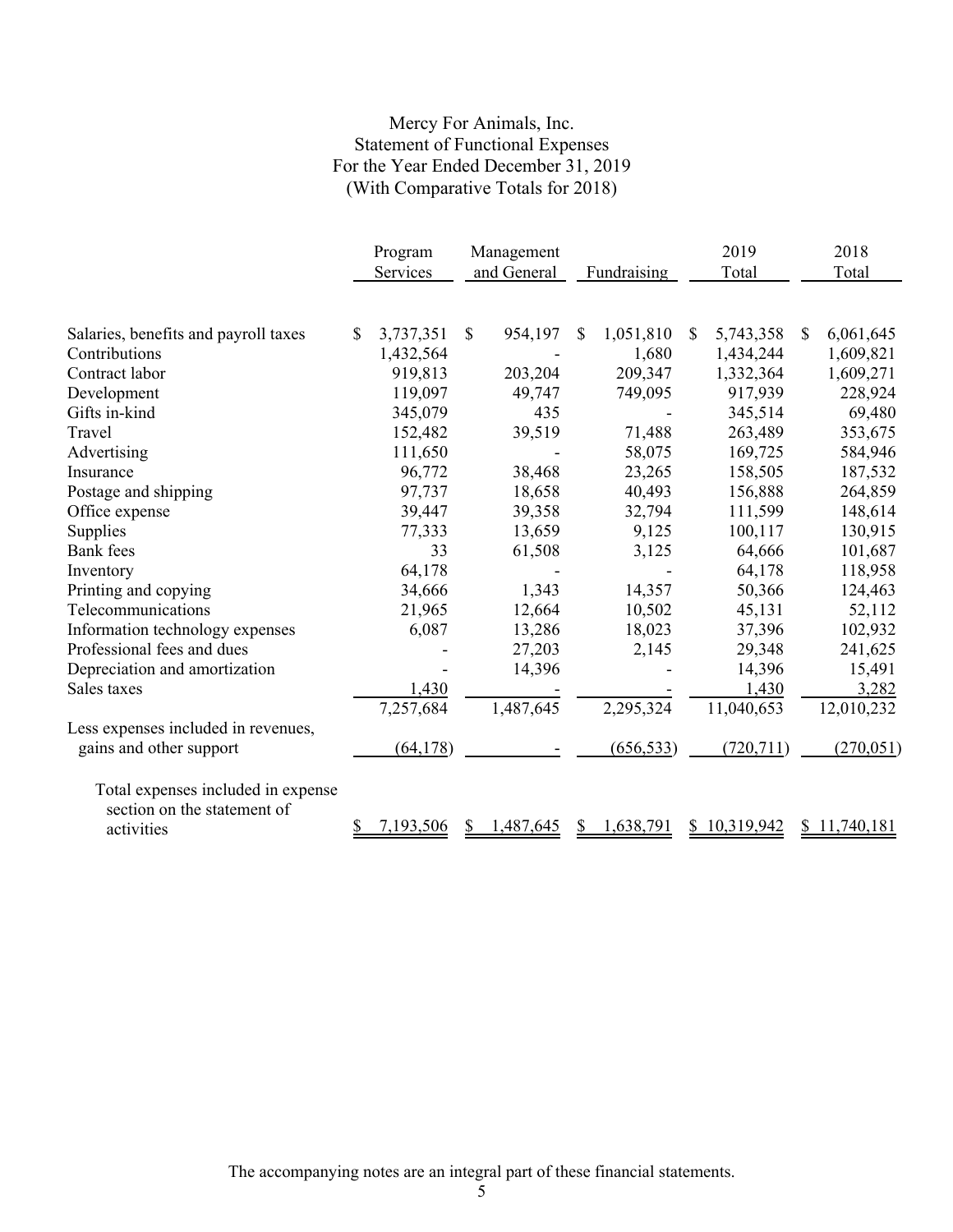# Mercy For Animals, Inc. Statement of Cash Flows For the Year Ended December 31, 2019 (With Comparative Totals for 2018)

|                                                           | 2019             |              | 2018        |
|-----------------------------------------------------------|------------------|--------------|-------------|
| Cash flows from operating activities                      |                  |              |             |
| Change in net assets                                      | \$<br>6,172,412  | $\mathbb{S}$ | (1,593,410) |
| Adjustments to reconcile change in net assets to net cash |                  |              |             |
| provided by operating activities                          |                  |              |             |
| Depreciation and amortization                             | 14,396           |              | 15,491      |
| Stock donation                                            | (385, 693)       |              | (239,969)   |
| Net realized and unrealized (gains) losses on investments | (734, 175)       |              | 591,294     |
| Changes in operating assets and liabilities               |                  |              |             |
| Related party receivable                                  |                  |              | 1,218,963   |
| Contributions and grants receivable                       | (2,296,265)      |              | 1,158,805   |
| Inventory                                                 | 20,697           |              | 1,637       |
| Prepaid expenses                                          | (214, 867)       |              | (850)       |
| Accounts payable                                          | 55,352           |              | 16,857      |
| Accrued expenses                                          | (153, 135)       |              | 144,996     |
| Net cash provided by operating activities                 | 2,478,722        |              | 1,313,814   |
| Cash flows from investing activities                      |                  |              |             |
| Purchases of property and equipment                       | (7,573)          |              | (25, 693)   |
| Proceeds from sales of investments                        | 10,007,339       |              | 7,617,338   |
| Purchases of investments                                  | (10,624,760)     |              | (7,318,726) |
| Net cash provided by (used in) investing activities       | (624, 994)       |              | 272,919     |
| Net increase in cash and cash equivalents                 | 1,853,728        |              | 1,586,733   |
| Cash and cash equivalents, beginning of year              | 5,368,611        |              | 3,781,878   |
| Cash and cash equivalents, end of year                    | <u>7,222,339</u> | S            | 5,368,611   |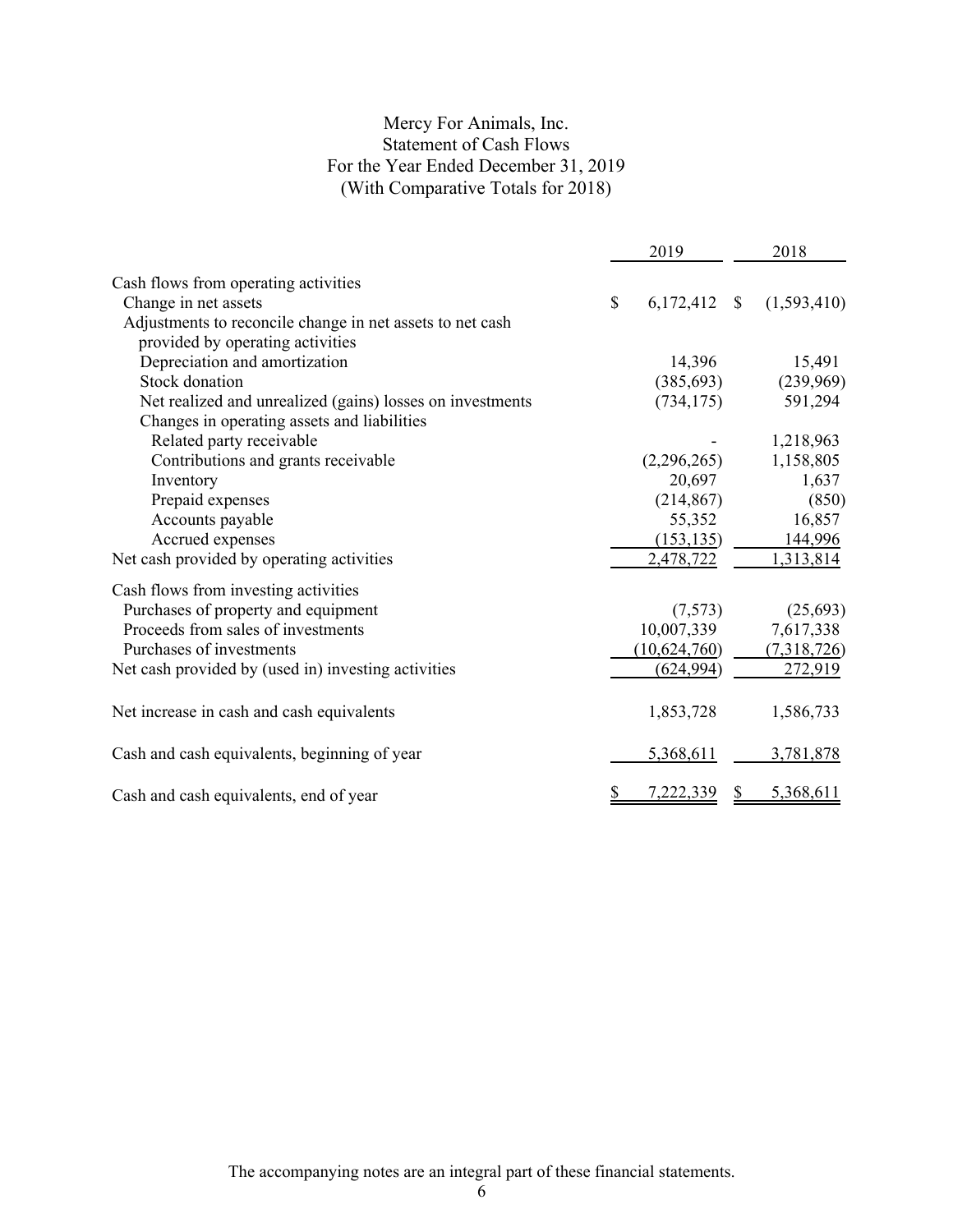### 1. NATURE OF OPERATIONS

Mercy For Animals, Inc. (the "Organization") is a  $501(c)(3)$  nonprofit animal protection organization that works to construct a compassionate food system by reducing suffering and ending the exploitation of animals for food through investigations, legal advocacy, corporate engagement, and education. The Organization focuses on farmed animal advocacy and promoting cruelty-free food choices.

In order to spread the Organization's mission domestically and globally, the Organization assisted in the establishment of the following affiliated nonprofit organizations: Mercy For Animals Canada, Assosiação Mercy For Animals Brasil, Mercy For Animals Asia Limited, Mercy For Animals Latinoamérica, and Mercy For Animals India Foundation. All affiliated organizations maintain separate Boards of Directors, however, some Board membership and senior management are common to some of the affiliates. All affiliates operate as separate and independent entities to undertake activities that may or may not be consistent with all requirements of the Section 501(c)(3) of the Internal Revenue Code governing certain tax-exempt entities. Although grants are made within the affiliated group, the Organization does not enjoy the rights of ownership of the assets and revenues of these affiliates, nor is it subject to their liabilities. The Organization does not hold a majority ownership interest in its affiliates nor does the Organization have control of a majority of the Board appointments of the affiliated group. Accordingly, the financial statements of these affiliates have not been consolidated with those of the Organization.

### 2. SUMMARY OF SIGNIFICANT ACCOUNTING POLICIES

### Basis of accounting and financial statement presentation

In accordance with accounting principles generally accepted in the United States of America ("U.S. GAAP"), the Organization is required to report information regarding its financial position and activities according to two classes of net assets: net assets without donor restrictions and net assets with donor restrictions.

- *Net assets without donor restrictions* represents resources which have not been specifically restricted by donor. Net assets without donor restrictions may be designated for specific purposes by the Board of Directors of the Organization.
- *Net assets with donor restrictions* represents contributions whose use is limited by donorimposed stipulations that expire by the passage of time or can be fulfilled and removed by actions of the Organization pursuant to those stipulations and those net assets to be held in perpetuity.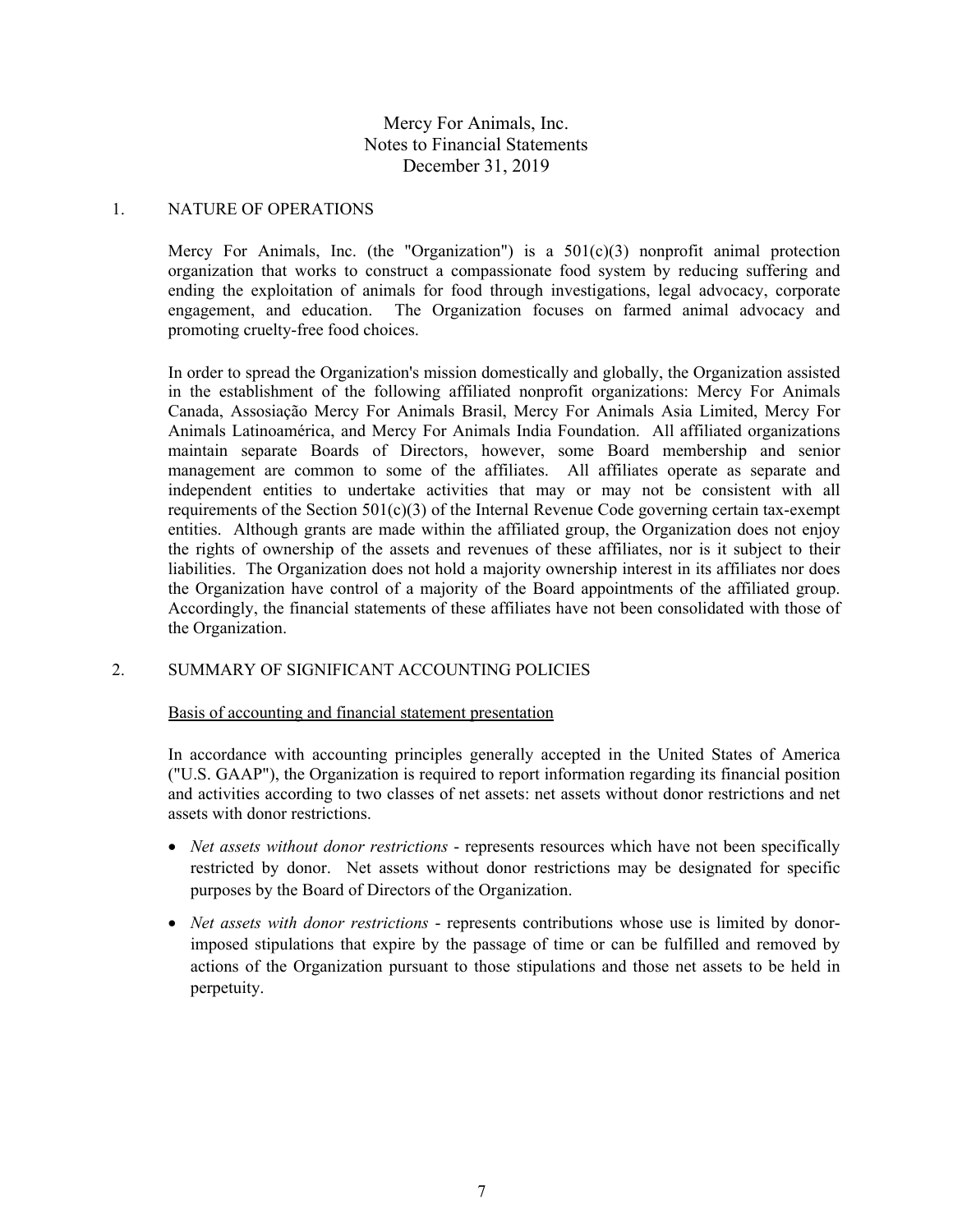# 2. SUMMARY OF SIGNIFICANT ACCOUNTING POLICIES (continued)

#### Cash and cash equivalents

Cash and cash equivalents include highly liquid investments and investments with original maturities of three months or less, cash on hand, bank checking accounts and savings accounts. The Organization maintains its cash in bank deposit accounts which, at times, may exceed federally insured limits. The Organization has not experienced any losses in such accounts. The Organization believes it is not exposed to any significant credit risk on these accounts.

#### Contributions and grants receivable

Contributions and grants receivable are stated at the amount management expects to collect from outstanding balances. Contributions and grants receivable represent unconditional promises to contribute specified amounts to the Organization in the future. Contributions and grants to be received after fiscal year-end are recorded at the present value of their estimated future cash flows. The discount on these amounts is computed using risk adjusted market interest rates applicable to the years in which the promises are expected to be received. Amortization of the discount is recorded as additional contributions and grants revenue in accordance with donorimposed restrictions, if any, on the contributions and grants.

An allowance for doubtful accounts is established based upon management's judgment including such factors as prior collection history, aging statistics of contributions, and the nature of the receivable. Account balances are charged off against the allowance for doubtful accounts after all means of collection have been exhausted and the potential for recovery is considered remote. Management believes that all of its receivables are collectible; accordingly, no allowance for doubtful accounts is recorded at December 31, 2019.

### **Inventory**

Inventory is stated at the lower of cost or net realizable value. The cost is determined by the average cost method.

## Property and equipment

Property and equipment are recorded at cost or estimated fair value for donated items. Equipment purchases over \$1,000 are capitalized. Depreciation and amortization is computed on the straight-line method based on the estimated useful lives of the assets, which range from 3 to 5 years, or the lesser of the estimated useful life or lease term for leasehold improvements.

Expenditures for major renewals and betterments that extend the useful lives of the property and equipment are capitalized. Expenditures for maintenance and repairs are charged to expense as incurred.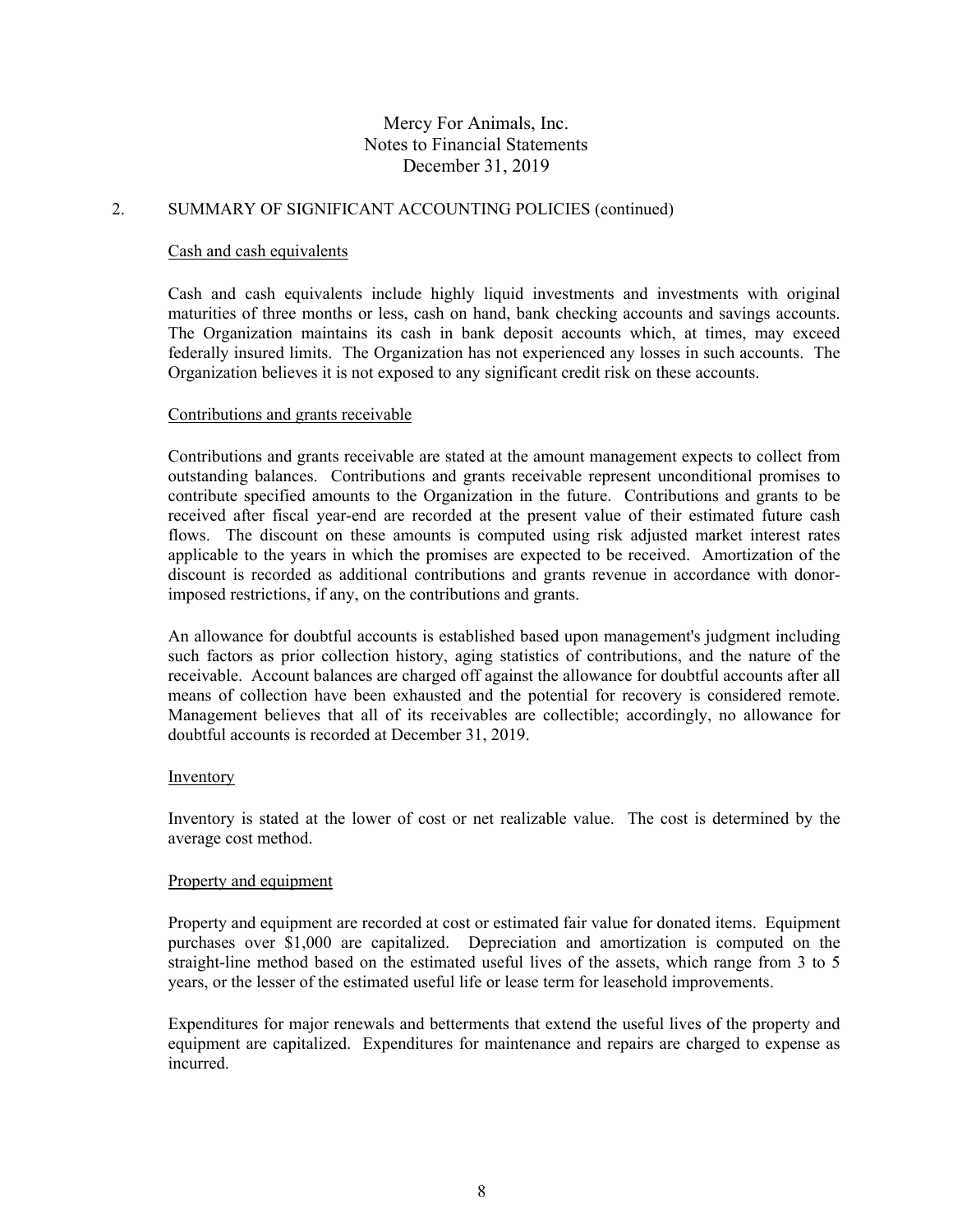# 2. SUMMARY OF SIGNIFICANT ACCOUNTING POLICIES (continued)

#### Revenue recognition

Contributions, including unconditional promises to give, are recognized as revenue in the period received. Conditional promises to give are not recognized until they become unconditional; that is when the conditions on which they depend are substantially met. Contributions of assets other than cash are recorded at their estimated fair value. Grants represent contributions if resource providers do not receive direct commensurate value in exchange for the assets transferred. Contributions are recorded at their fair value as support with or without donor restrictions, depending on the existence or absence of donor imposed stipulations on the use of funds as applicable. When a restriction expires (that is, when a stipulated time restriction ends or purpose restriction is accomplished), net assets with donor restrictions are reclassified to net assets without donor restrictions and reported in the statement of activities as net assets released from restrictions.

In-kind contributions are reflected as contributions at their fair value at date of donation and are reported as unrestricted support unless explicit donor stipulations specify how donated assets must be used. Contributed services are reflected in the financial statements at the fair value of the services received. The contributions of services are recognized if the services received (a) create or enhance nonfinancial assets or (b) require specialized skills that are provided by individuals possessing those skills and would typically need to be purchased if not provided by donation. Inkind contributions received during the year ended December 31, 2019 were \$345,514.

Revenue from the sales of merchandise are recognized at the point in time when the sales occur. Revenue from royalties are recognized when the performance obligation is met.

### Use of estimates

The preparation of financial statements in conformity with U.S. GAAP requires management to make estimates and assumptions that affect the reported amounts of assets and liabilities, and disclosure of contingent assets and liabilities, at the date of the financial statements, and the reported amounts of revenues and expenses during the reporting period. Accordingly, actual results could differ from those estimates.

### Fair value measurements

Generally accepted accounting principles establish a fair value hierarchy for inputs used in measuring fair value that maximizes the use of observable inputs and minimizes the use of unobservable inputs by requiring that the most observable inputs be used when available. Observable inputs are those that market participants would use in pricing the asset or liability based on market data obtained from sources independent of the Organization. Unobservable inputs, if any, reflects the Organization's assumption about the inputs market participants would use in pricing the asset or liability developed based on the best information available in the circumstances.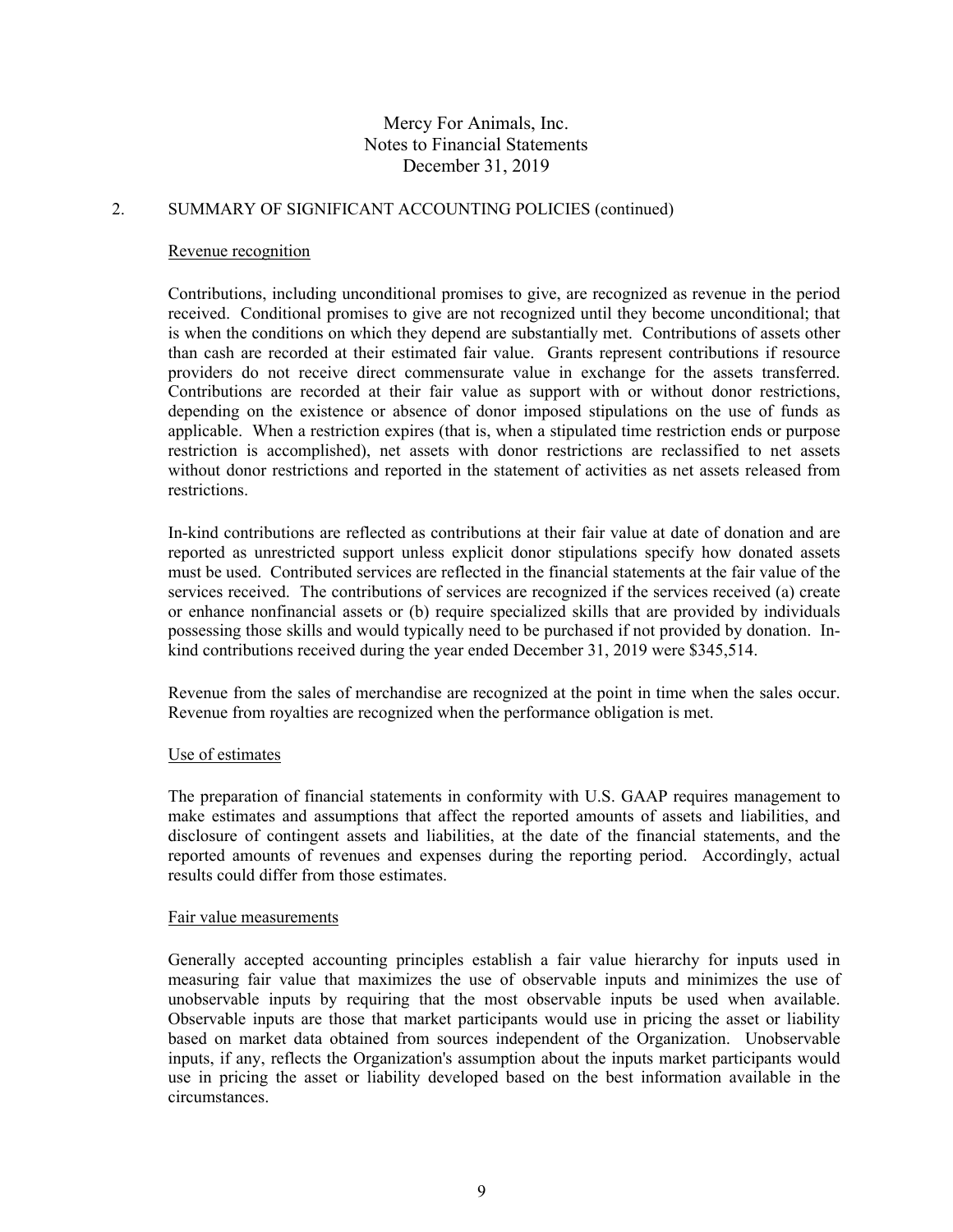# 2. SUMMARY OF SIGNIFICANT ACCOUNTING POLICIES (continued)

### Fair value measurements (continued)

The fair value hierarchy is categorized into three levels based on the inputs as follows:

- *Level 1 -* Values are unadjusted quoted prices for identical assets and liabilities in active markets accessible at the measurement date.
- *Level 2* Inputs include quoted prices for similar assets or liabilities in active markets, quoted prices from those willing to trade in markets that are not active, or other inputs that are observable or can be corroborated by market data for the term of the instrument. Such inputs include market interest rates and volatilities, spreads and yield curves.
- *Level 3 -* Certain inputs are unobservable (supported by little or no market activity) and significant to the fair value measurement. Unobservable inputs reflect the Organization's best estimate of what hypothetical market participants would use to determine a transaction price for the asset or liability at the reporting date.

# Expense allocations

The costs of program and supporting services activities have been summarized on a functional basis in the statement of activities. The statement of functional expenses presents the natural classification detail of expenses by function. Accordingly, certain costs have been allocated among the programs and supporting services benefited.

Direct identification of specific expenses is the Organization's preferable method of charging expenses to various functions. The Organization has a number of expenses which relate to more than one program or supporting activity, or to a combination of programs and supporting activities. Expenses are allocated among program services, management and general and fundraising classifications based one either an estimates of employees' time incurred by department or the relative square footage of the Organization's corporate headquarters by functional purpose depending on the nature of the expense.

### Income tax status

The Internal Revenue Service and the California Franchise Tax Board have determined that the Organization is exempt from federal and state income taxes under Internal Revenue Code Section 501(c)(3) and the California Revenue and Taxation Code Section 23701d. The Organization has evaluated its current tax positions as of December 31, 2019 and is not aware of any significant uncertain tax positions for which a reserve would be necessary. The Organization's tax returns are generally subject to examination by federal and state taxing authorities for three and four years, respectively after they are filed.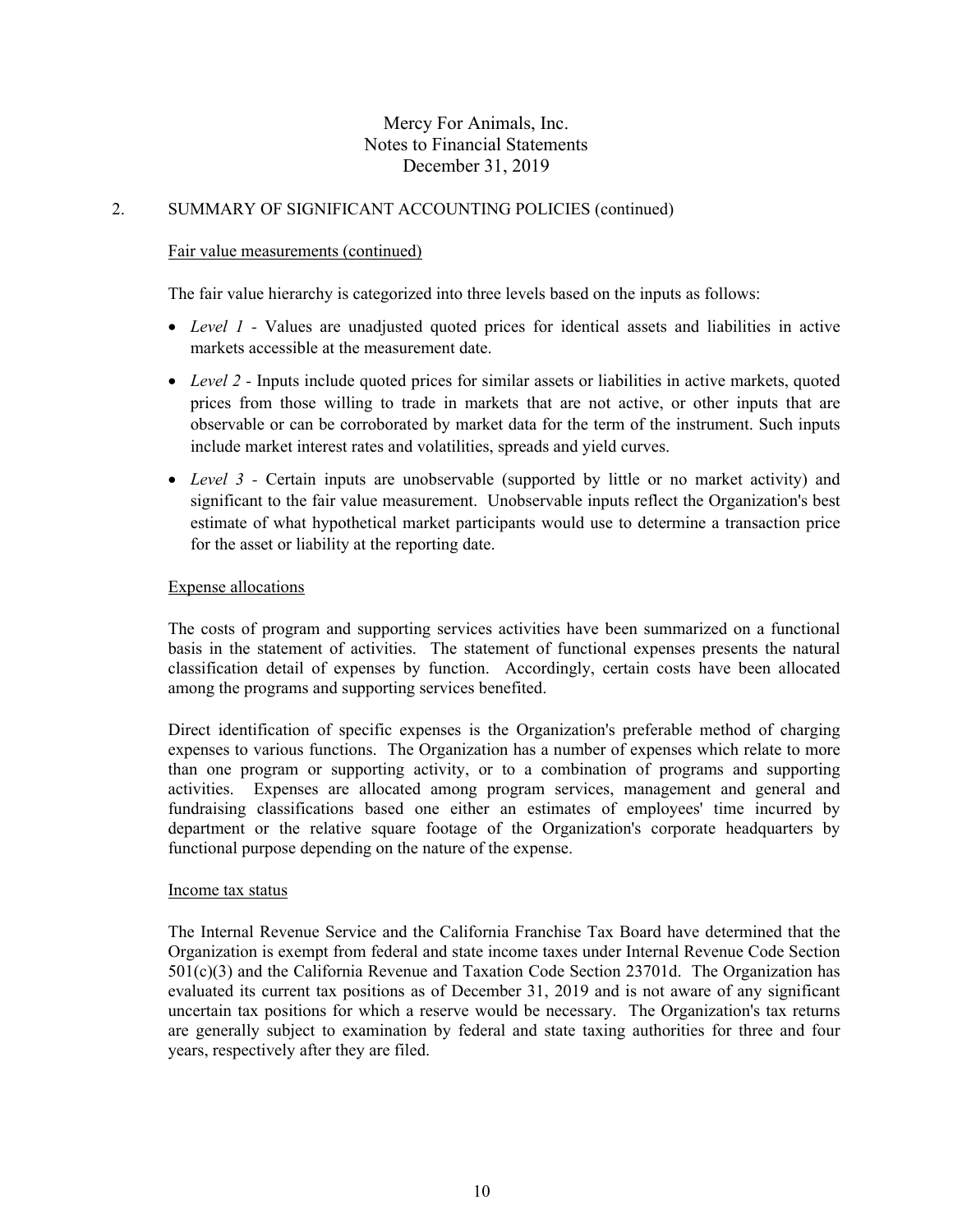# 2. SUMMARY OF SIGNIFICANT ACCOUNTING POLICIES (continued)

#### Advertising costs

The Organization expenses advertising costs as incurred. Advertising costs for the year ended December 31, 2019 totaled \$169,725.

### Summarized comparative financial information

The financial statements include certain prior-year summarized comparative information in total, but not by net asset class. Such information does not include sufficient detail to constitute a presentation in conformity with U.S. GAAP. Accordingly, such information should be read in conjunction with the Organization's financial statements for the year ended December 31, 2018, from which the summarized information was derived.

#### Reclassifications

Certain amounts presented in the prior year financial statements have been reclassified to conform to the current year's presentation.

#### Change in accounting principle

In May 2014, the FASB issued ASU No. 2014-09, *Revenues from Contracts with Customers* (Topic 606). The standard's core principle is to recognize revenue when promised goods or services are transferred to customers in an amount that reflects the consideration to which an entity is expected to be entitled for those goods or services. In effect, entities are required to exercise further judgment and make more estimates prospectively. This may include identifying performance obligations in the contract, estimated the amount of variable consideration to include in the transaction price and allocating the transaction price to each performance obligation. ASU No. 2014-09 was effective January 1, 2019 for the Organization. The Organization has evaluated the new guidance and determined that contribution revenue earned and investment income is outside the scope of ASC 606. As a result, the adoption of ASU No. 2014-09 did not have a material impact on the Organization's financial statements.

In June 2018, the FASB issued ASU No. 2018-08, *Clarifying the Scope of the Accounting Guidance for Contributions Received and Contributions Made* (Topic 958), which is a clarifying standard. The accounting for contributions has been modified to make it more clear and distinguish whether grants or contracts should be accounted for as non-reciprocal contributions, or as exchange transactions that follow revenue recognition accounting. For exchange transactions, the standard clarifies when each party directly receives commensurate value in the transaction, and how to deal with third-party payers to a transaction. Additionally, the criteria for determining whether a contribution is conditional has been changed from a probability-based approach to one focused on barriers in an arrangement. ASU No. 2018-08 was effective January 1, 2019 for the Organization. The Organization has evaluated the guidance and determined the adoption of ASU No. 2018-08 did not have a material impact on the Organization's financial statements.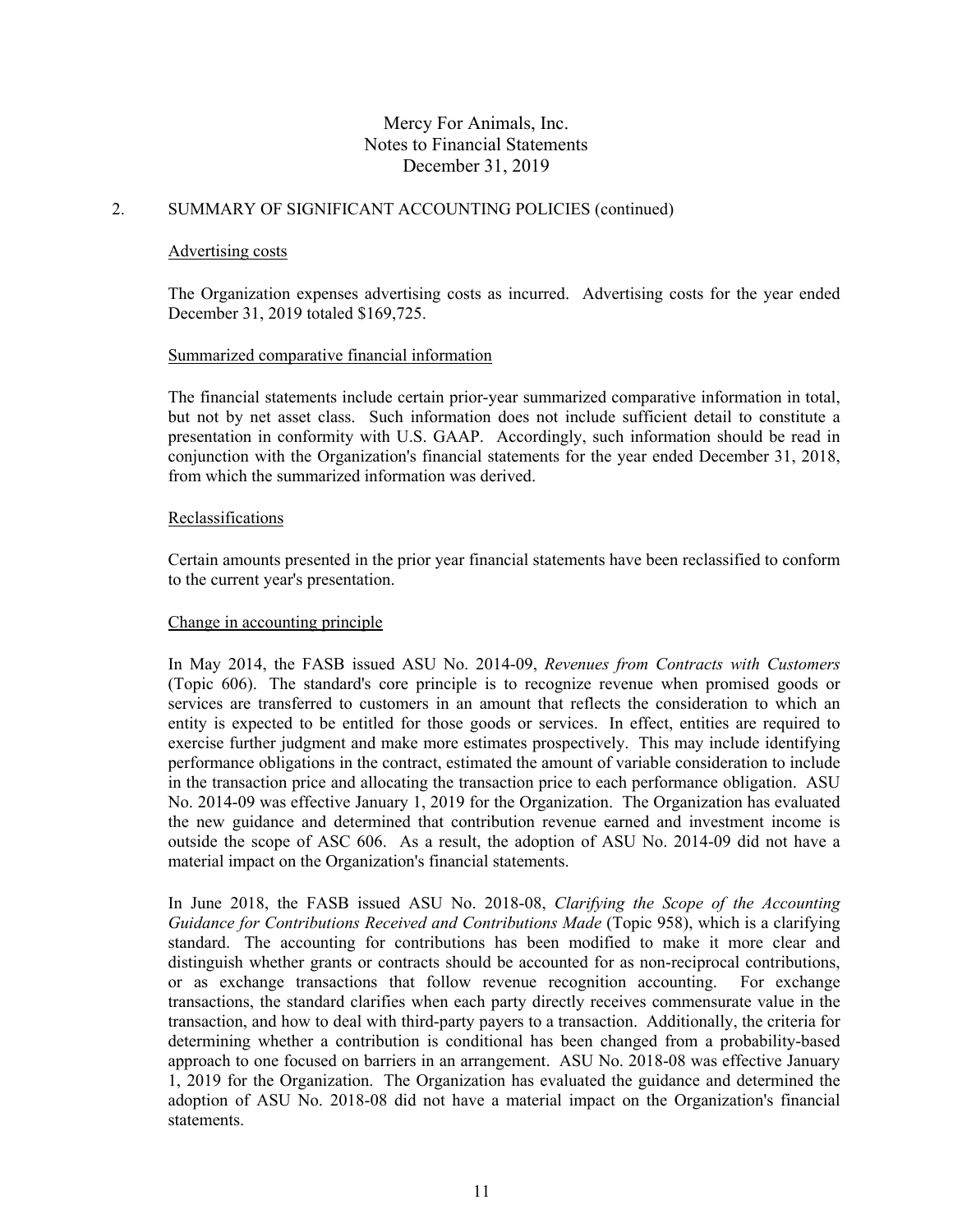# 3. INVESTMENTS

Investments consisted of the following:

| Equities<br>Mutual funds and ETFs<br>Fixed income | <sup>S</sup>  | 2,438,520<br>208,046<br>7,665,834 |
|---------------------------------------------------|---------------|-----------------------------------|
|                                                   | <sup>\$</sup> | 10,312,400                        |

The following table sets forth by level, within the fair value hierarchy, the Organization's assets at fair value as of December 31, 2019:

|                                                   | Level 1              |  | Level 2   |      |  |  |                                          |  | Level 3 |  | Fair Value |  |
|---------------------------------------------------|----------------------|--|-----------|------|--|--|------------------------------------------|--|---------|--|------------|--|
| Equities<br>Mutual funds and ETFs<br>Fixed income | 2,438,520<br>208,046 |  | 7,665,834 | - \$ |  |  | $-$ \$ 2,438,520<br>208,046<br>7,665,834 |  |         |  |            |  |
|                                                   | 2,646,566            |  | 7,665,834 |      |  |  | \$10,312,400                             |  |         |  |            |  |

# 4. PROPERTY AND EQUIPMENT, NET

Property and equipment, net consisted of the following:

| Leasehold improvements                    | \$<br>134,284 |
|-------------------------------------------|---------------|
| Furniture and equipment                   | 48,912        |
| Computer equipment                        | 14,341        |
| Software                                  | 5,600         |
| Automobiles                               | 2,494         |
|                                           | 205,631       |
| Accumulated depreciation and amortization | (171, 885)    |
|                                           | 33,746        |

Depreciation and amortization expense for the year ended December 31, 2019 was \$14,396.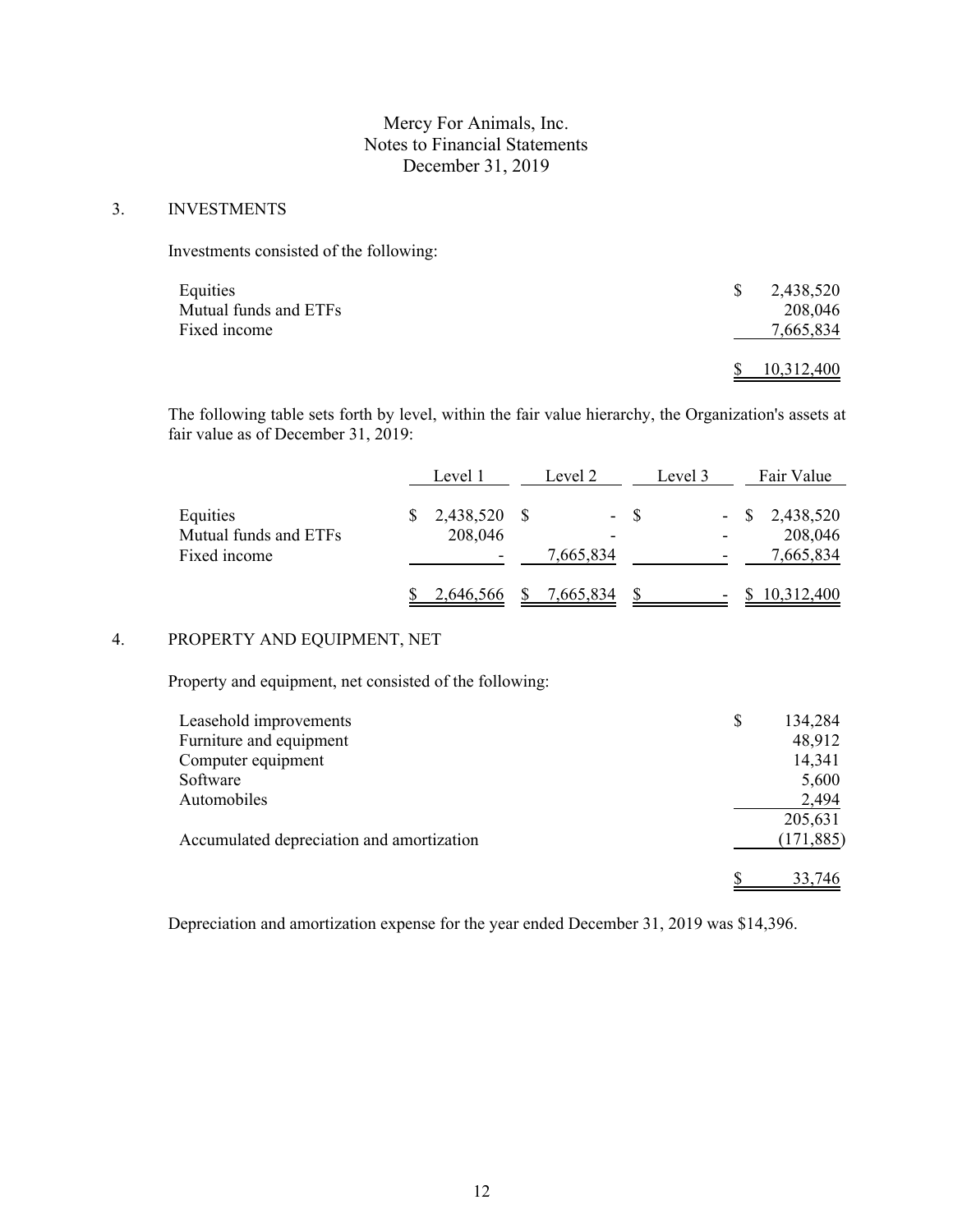### 5. NET ASSETS WITH DONOR RESTRICTIONS

Net assets with donor restrictions consisted of the following:

| Restricted for a specific purpose |           |
|-----------------------------------|-----------|
| Corporate engagement              | 2,691,892 |
| Capacity building                 | 1,066,648 |
| Public engagement                 | 136,354   |
| 2020 operations                   | 100,000   |
|                                   | 3.994.894 |

Net assets with donor restrictions released from restriction during the year were as follows:

| Public engagement    | 1,116,920 |
|----------------------|-----------|
| Corporate engagement | 864,709   |
| Capacity building    | 345,752   |
| Investigations       | 280,000   |
| ASPCA                | 50,000    |
| Latin America        | 20,000    |
|                      | 2,677,381 |
|                      |           |

# 6. OPERATING LEASE COMMITMENTS

The Organization leases office space in West Hollywood, California. The lease was scheduled to expire in March 2020 and requires monthly lease payments of approximately \$6,000. In February 2020, the Organization extended its lease for office space through March 2022, which is reflected in the scheduled minimum lease payments disclosure below.

The scheduled minimum lease payments under the lease terms are as follows:

| Year ending December 31, |              |  |
|--------------------------|--------------|--|
| 2020                     | \$<br>59,068 |  |
| 2021                     | 54,069       |  |
| 2022                     | 13,517       |  |
|                          | 126,654      |  |

Rent expense amounted to \$88,518 for the year ended December 31, 2019.

# 7. RELATED PARTY

The Organization received approximately \$43,000 in grants and contributions from members of the Board of Directors during the year ended December 31, 2019.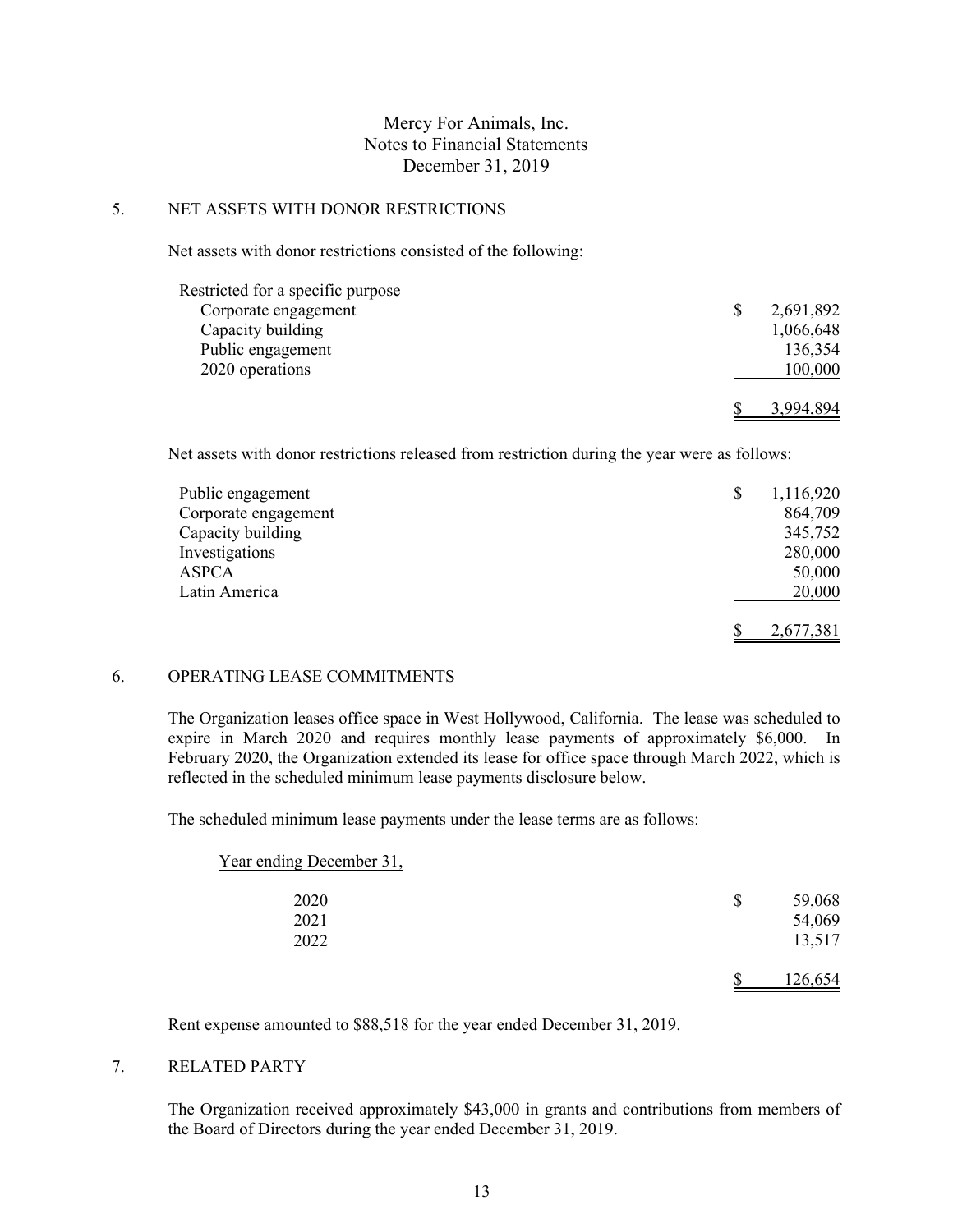#### 8. RETIREMENT PLAN

The Organization offers a voluntary pre-tax retirement benefits plan to all employees immediately upon hire. Employees who elect to contribute to the benefit plan may self-direct the investment of their deferred compensation among specific investment options via automatic payroll deduction. As of December 31, 2019, there was \$5,392 payable accrued at year end.

# 9. CONCENTRATIONS

During the year ended December 31, 2019, two donors accounted for approximately 44% of grants and contributions revenue. As of December 31, 2019, one donor accounted for 100% of grants and contributions receivable.

### 10. LIQUIDITY AND FUNDS AVAILABLE

The Organization has a Finance and Investments Committee that oversees the financial and liquidity position of the Organization. The Organization manages its liquidity and reserves following three guiding principles: operating within a prudent range of financial soundness and stability, maintaining adequate liquid assets to fund near-term operating needs, and maintaining sufficient reserves to provide reasonable assurance that long-term obligations will be discharged. The Organization has a goal to maintain financial assets, which primarily consists of cash and short-term investments, on hand to meet 60 days of normal operating expenses, which are, on average, approximately \$990,000. During the year ended December 31, 2019, the level of liquidity and reserves was managed within the policy requirements.

The following is a quantitative disclosure which describes assets that are available within one year as of December 31, 2019 to fund general expenditures and other obligations as they become due:

| Financial assets                                                                                                 |                            |
|------------------------------------------------------------------------------------------------------------------|----------------------------|
| Cash and cash equivalents                                                                                        | \$<br>7,222,339            |
| Short-term investments                                                                                           | 6,816,872                  |
| Contributions and grants receivable                                                                              | 2,354,000                  |
|                                                                                                                  | 16,393,211                 |
| Less: amounts unavailable for general expenditures within one year, due to:<br>Restricted for a specific purpose | (3,894,894)<br>(3,894,894) |
|                                                                                                                  | 12,498,317                 |

# 11. SUBSEQUENT EVENTS

The Organization has evaluated subsequent events through July 22, 2020, the date the financial statements were available to be issued.